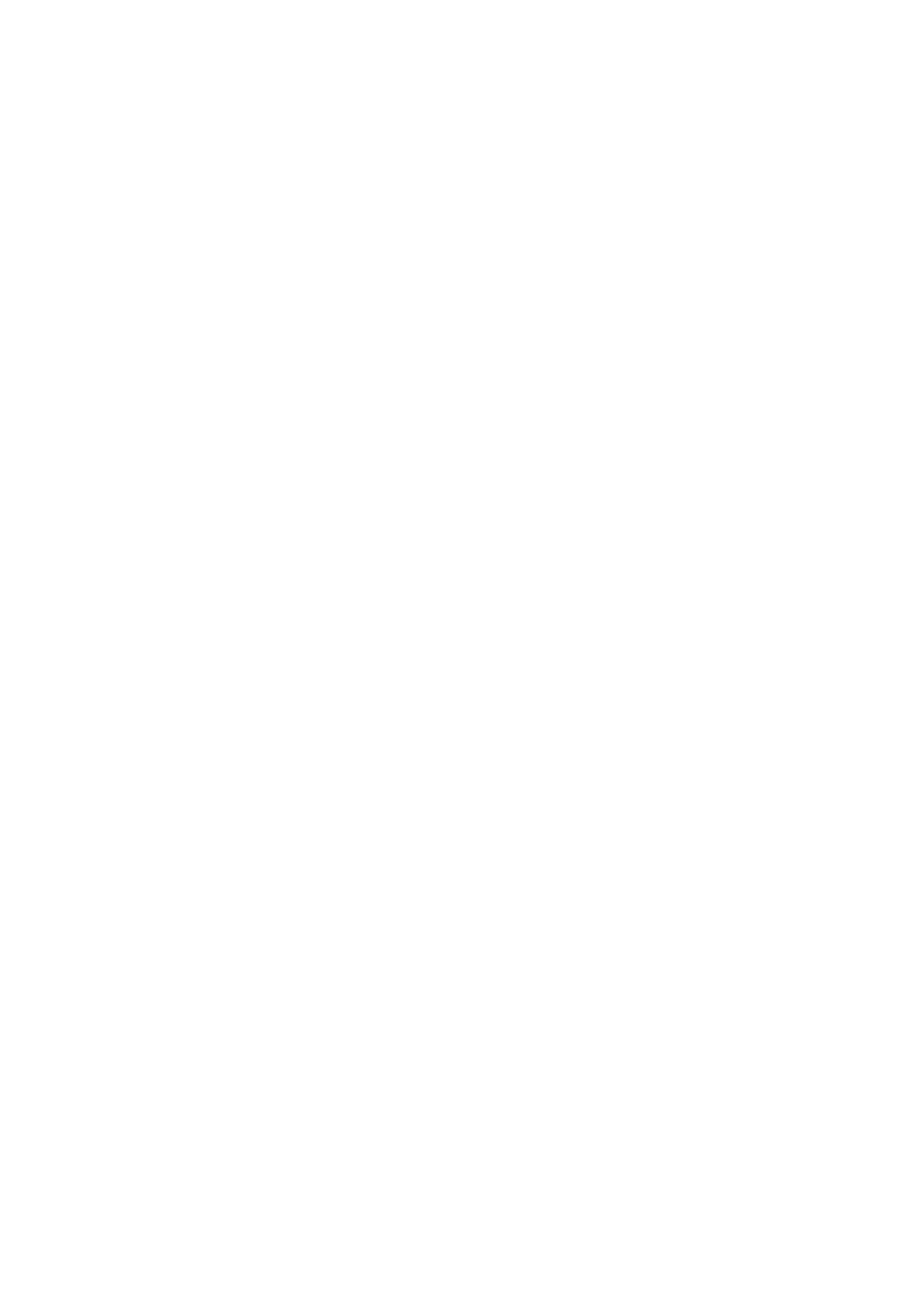## **Contents**

| Introduction                                               | $\overline{2}$ |
|------------------------------------------------------------|----------------|
| What is a concern and what is a complaint                  | 3              |
| Complaints that we are unable to investigate               | 4              |
| Public protection and criminal acts                        | 4              |
| Time limits for making a complaint                         | 4              |
| Who can make a complaint                                   | 5              |
| Whistleblowing                                             | 5              |
| Complainant confidentiality                                | 6              |
| Anonymous concerns                                         | 6              |
| Making a complaint directly to the registered care service | 6              |
| Complaints involving more than one service                 | $\overline{7}$ |
| Working with other regulators and public bodies            | $\overline{7}$ |
| Meeting your expectations                                  | 8              |
| How to make a complaint                                    | $\overline{9}$ |
| How children and young people can get in touch             | $\overline{9}$ |
| What happens when you contact us                           | $\overline{9}$ |
| A complaints process that is proportionate and risk based  | 10             |
| Assessment of risk and pathway action                      | 10             |
| Investigation methods                                      | 11             |
| Investigation outcomes                                     | 12             |
| Investigation timescales                                   | 12             |
| When our investigation is finished                         | 13             |
| Post Investigation review                                  | 13             |
| Time limits and timescales for post investigation reviews  | 14             |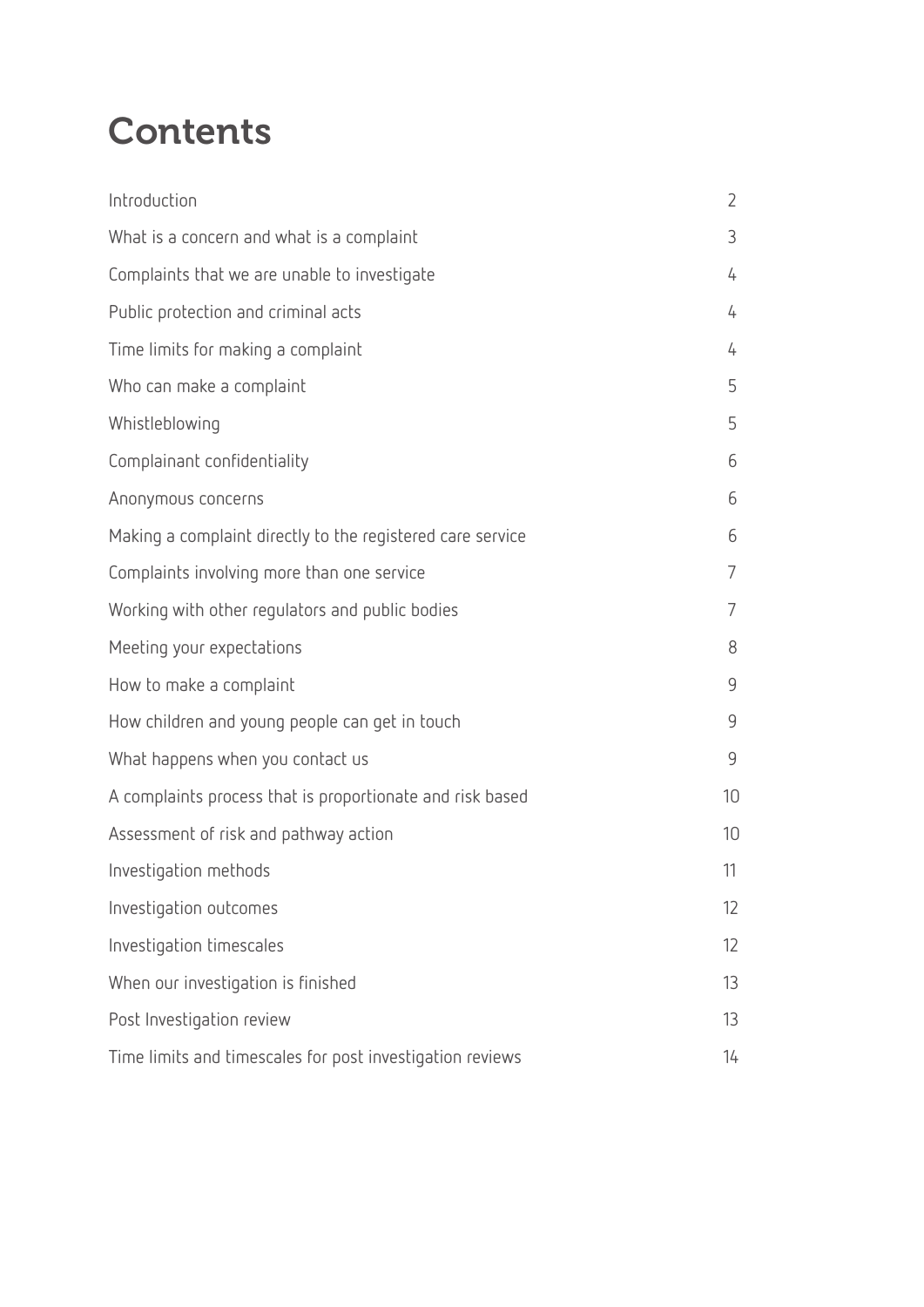### **Introduction**

The Care Inspectorate is the independent scrutiny and improvement body for social care and social work across Scotland.

We regulate, inspect and support improvement of care services for the benefit of the people who use them. We aim to ensure that people receive safe, high-quality, compassionate care that meets their needs and promotes their rights and choices.

We have a statutory duty to deal with complaints made to us about registered care services and this procedure sets out how we do this. Anyone can complain to us about a care service, whoever they are. People who experience care services, care staff and members of the public all have a right to complain about the performance of the services we regulate.

We want this procedure to be:

- **Open:** we want it to be easy for people to find and use. We offer it in different formats on request.
- **Transparent:** it should tell you clearly what we will do when we receive information and what you can expect from us.
- **Risk-based:** we will look at all the information we receive to assess the risks posed to people experiencing the service. This helps us decide what action we take to ensure the safety of people using services.
- **Focused on people's experience:** : we will identify what the outcomes are for people and how these can be improved. We will promote and support learning and improvement in services.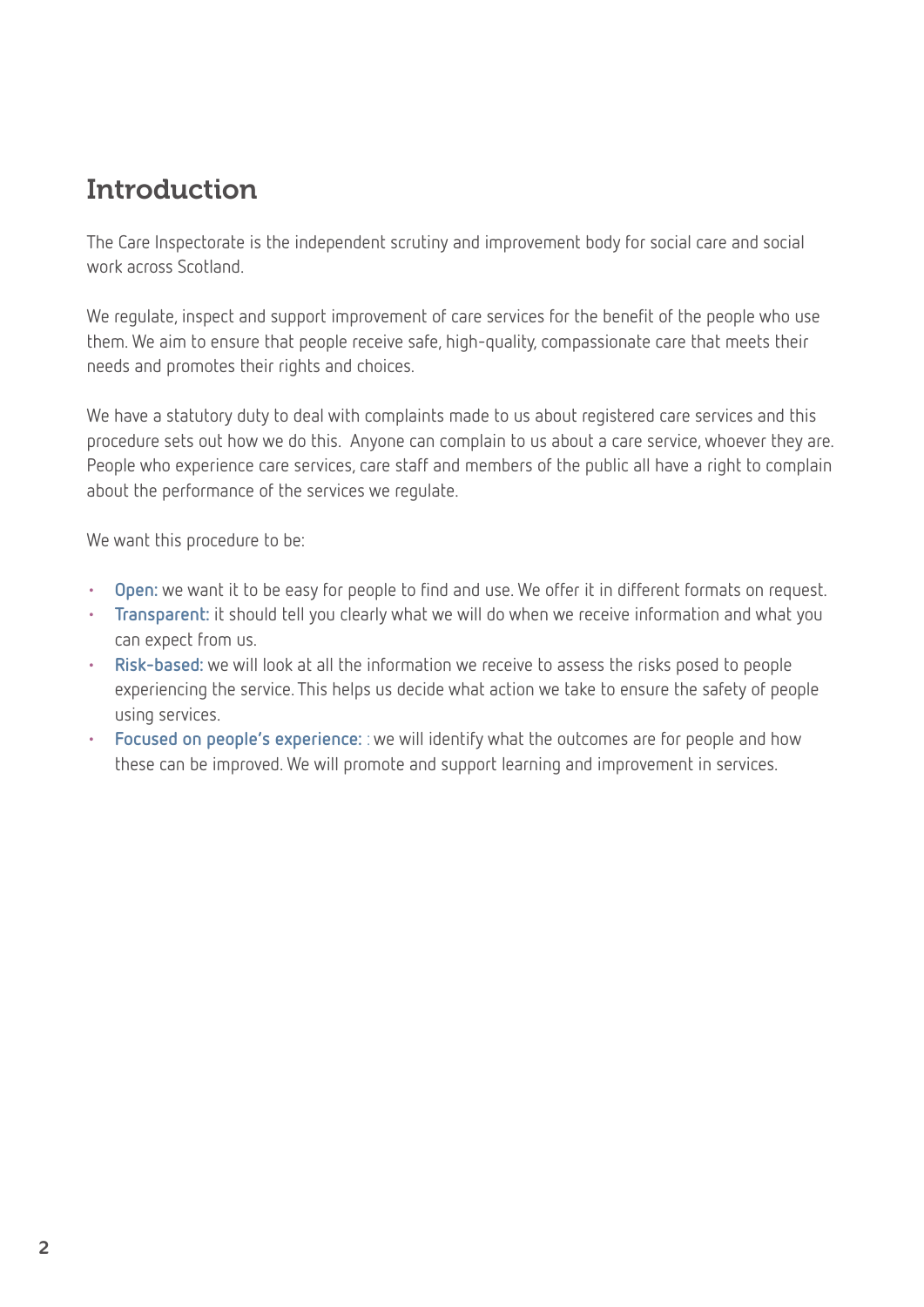### What is a concern and what is a complaint?

We define a concern as:

### 'An expression of worry or doubt over an issue considered to be important for which reassurances are sought.'

We define a complaint as:

'An expression of dissatisfaction by a person receiving care or support from a registered care service or from one or more members of the public about the care and/or support of an individual or individuals by a registered care service.'

A complaint may relate to:

- inadequate standards of care
- failure to uphold the rights of a person using a service, or their relatives or carers
- a care service's failure to follow appropriate safe care practices
- the practice of staff, including treatment by, or conduct of, a member of staff, fitness of staff, inadequate staff training and staff numbers or deployment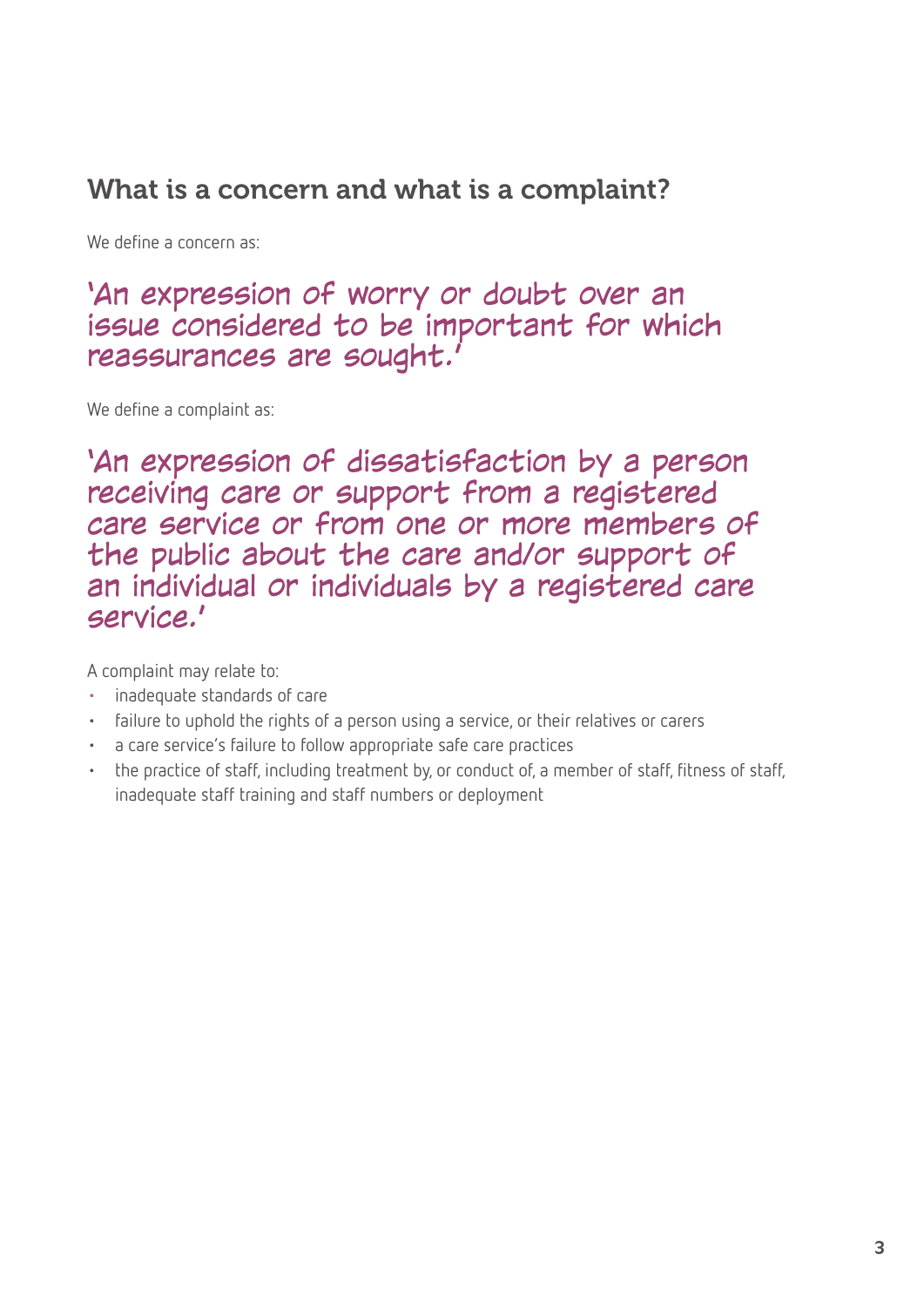### How we deal with concerns and complaints about care

We are not able to deal with, or investigate complaints that fall under the remit of other organisations such as:

- a request for compensation
- issues that are in court or have already been heard by a court or tribunal
- a complaint that has already been upheld by the care service and action taken to change/improve practice
- staff employment issues that are covered by contract, grievance, and employment conditions
- issues that are not within the remit of the care service
- complaints about social work decisions or contracting with a care service
- an attempt to reopen a previously concluded complaint or to have a complaint reconsidered where we have already given our final decision
- child and adult protection issues we will refer complaints of this nature to the relevant authority, such as social work agencies or the police
- criminal offences we will refer complaints of this nature to the relevant authority, such as the police.

If your complaint is not part of our remit or is better dealt with by another organisation, we will let you know how you can get in touch with the relevant organisation.

### Public protection and criminal acts

We have a duty to protect people and we will refer all complaints that we consider have an element of adult or child protection to the relevant social work agencies. Where a complaint may relate to a criminal matter, for example, relating to a theft or an assault, we will refer this to Police Scotland to investigate.

We will let you know that we have referred the complaint but will not ask your permission to share the information. This is because we are legally obligated to share information relating to criminal offences and to public protection.

We will not log these referrals as complaints until the protection issues or criminal investigations have been addressed by the relevant organisations. We will then assess any implications for us in regulating the service and any action we need to take.

### Time limits for making a complaint

It is important that we investigate complaints as near to the time as possible when the issue arose. This is to allow us to access relevant information and assess the complaint. We will usually only take complaints where the issue arose no more than six months before the complaint is made.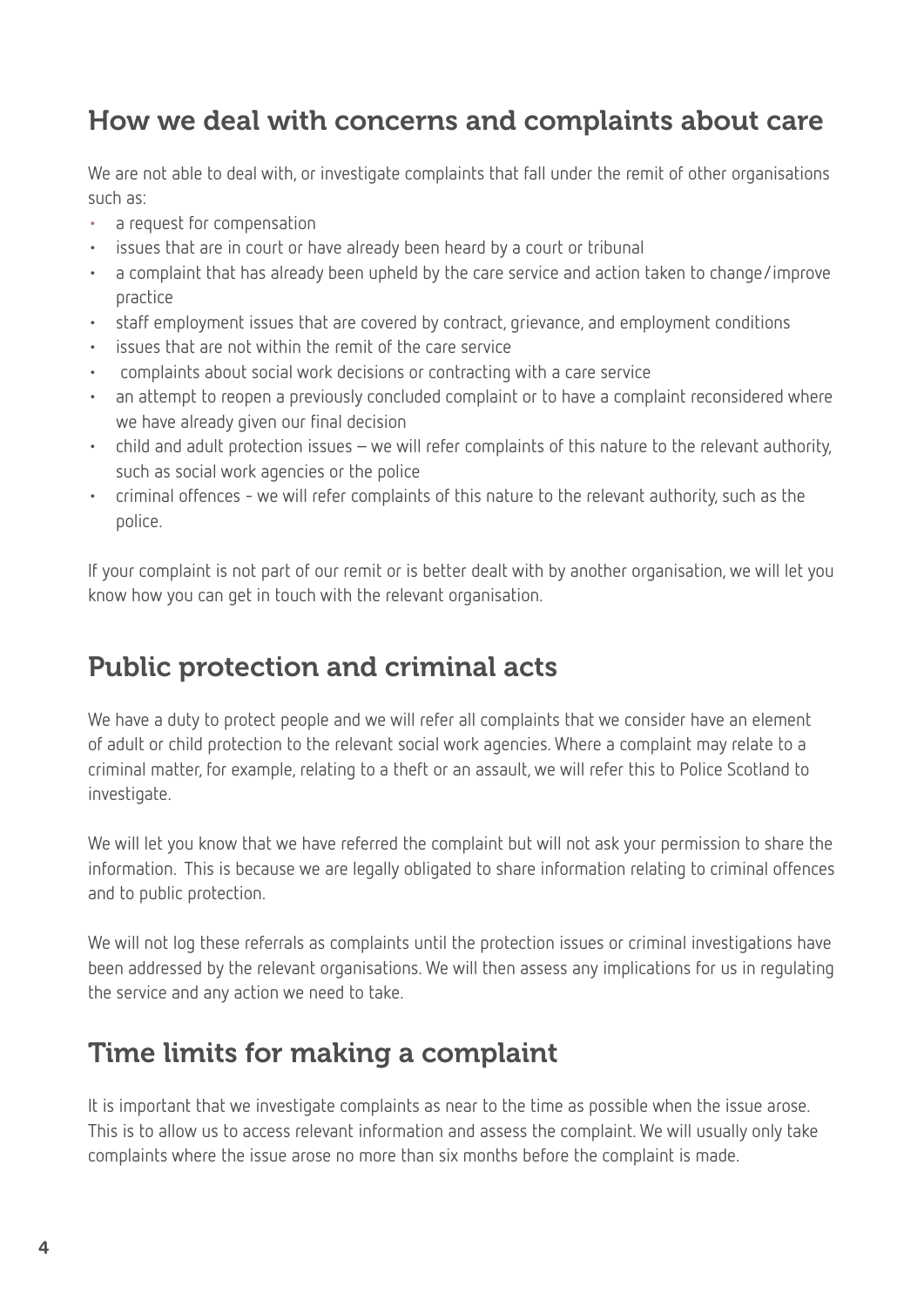The passage of time may prevent us holding a full and fair investigation. Even where you have given good reason for not raising matters sooner, we still consider the practicality of investigating long past incidents and providing a meaningful outcome, before we agree to investigate.

Normally, we reserve the right to refuse to investigate after six months and instead use the information provided to inform our scrutiny and assurance work. However, we will consider complaints where there are exceptional circumstances which clearly explain your reasons for not raising the complaint within the six-month timescale. The decision on what meets exceptional circumstances will be for us to make and cannot be appealed.

### Who can make a complaint?

Anyone can complain to us about a care service, whoever they are. People who experience care services, care staff, and members of the public all have a right to complain about the performance of the services we regulate.

Sometimes a person may be unable or reluctant to make a complaint on their own. You can make a complaint on someone else's behalf when you confirm that they have given their personal consent or that you are acting as a personal advocate, guardian or attorney. Where there is limited information about whether you have the person's consent, or where it appears that you are not legally entitled to their personal information, we will not share their personal information with you, even if we accept the complaint.

When we can identify a complainant and have your name and address, we will contact you to discuss the complaint to make sure we have understood your concerns correctly and to update you on any progress and with the outcome of the complaint. We may also share your details with the care service you are complaining about if you agree to this.

### Whistleblowing

Our organisation is a 'prescribed person' under The Public Interest Disclosure (prescribed Persons) Order 2014. This Act provides protection to workers that make disclosures in the public interest. This means that employees can raise issues of concern (disclosures) in confidence with us about the quality of care that is provided in services that are registered with us. We will use the information we received to improve the services we regulate, and we will protect the person's identity throughout.

We are legally obligated to share information relating to criminal offences and to public protection. We cannot give advice about the legal protection offered to whistle-blowers. However, if you are an employee or a social work student and you are unsure about how to raise a concern in your workplace, **guidance** is available on our website. It explains the difference between raising a concern and whistleblowing, and when a person raising a concern qualifies for legal protection under whistleblowing law.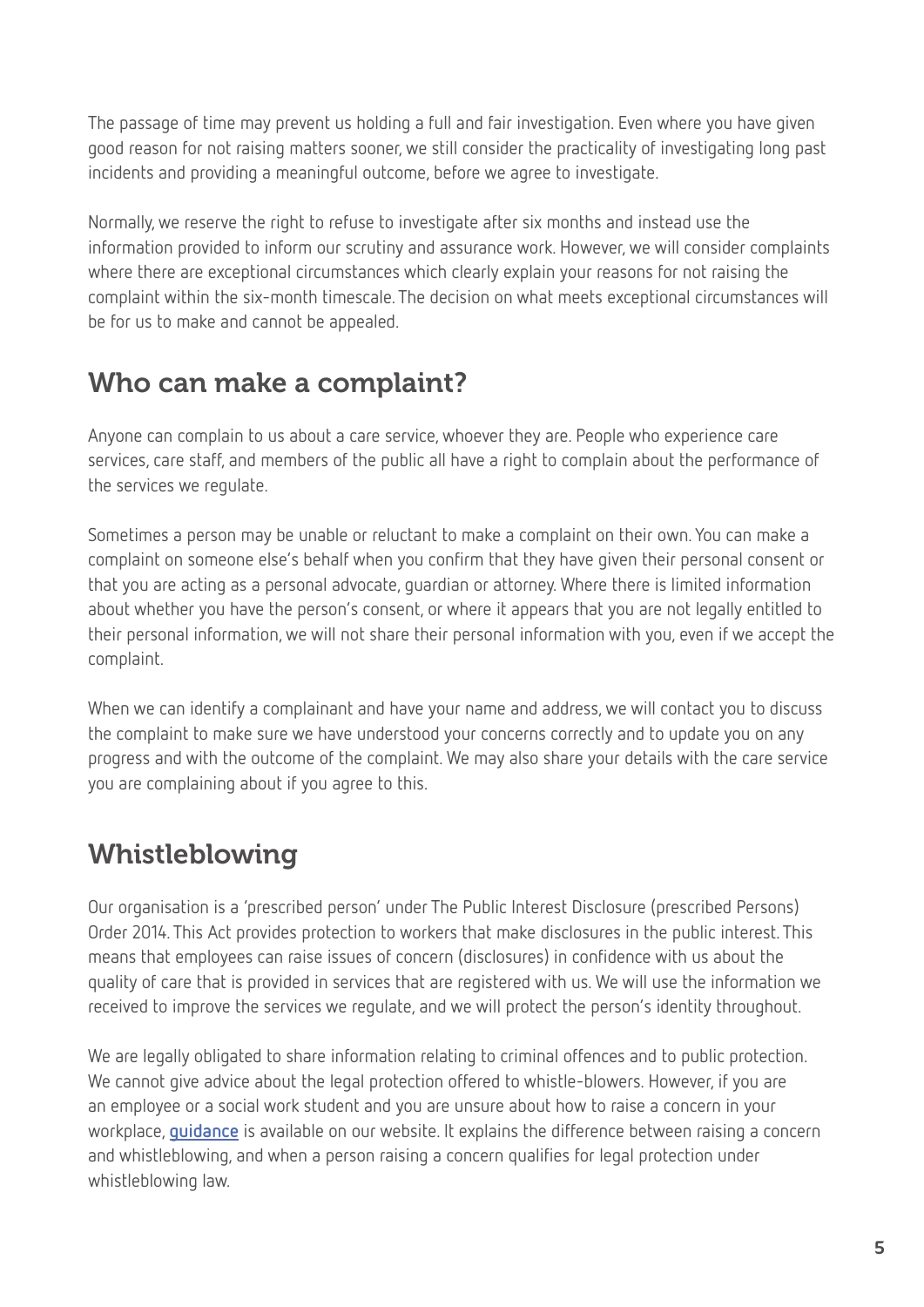### Complainant confidentiality

If you have told us who you are but you ask us to keep your identity confidential from the care service, we will respect your wishes wherever possible.

However, there will be exceptions to this. For example, where it appears that a criminal offence may have been committed or the issue you have raised with us is about adult or child protection, we will pass any relevant information to Police Scotland or social work to investigate in line with legislation and we will also pass on your details to them.

If you choose to keep your identity confidential from the care service, this may limit what we can investigate if it may identify you. We will discuss this with you and support you to make some decisions about this.

### Anonymous complaints

We take all complaints seriously. Anonymous concerns provide a valuable source of information about how well a service is operating. Most anonymous concerns are used as intelligence that helps us decide how and when to inspect services.

We assess each anonymous complaint and will only investigate if we think that there may be substance to the complaint and that investigation is likely to be in the best interests of the people using the service. With anonymous complaints, full investigation may not be possible because there may not be enough information provided in the complaint to enable us to make further enquiries. However, we will share this information with the inspection team to use at the next inspection where appropriate.

If you wish to remain anonymous, this means we cannot give you any information on our findings. However, if you provide your details, we will keep this information confidential (as described above) and we will then provide you with the outcome of the complaint.

### Making a complaint directly to the registered care service

Research evidence suggests that complaints are best resolved as close to the point of service delivery as possible. We will encourage you to raise your complaint with the care service in the first instance. All registered care services must have a complaints procedure and are required to record any complaint made by a person using, accessing, or visiting a care service.

Where you are happy to raise the matter directly with the care service, we will not investigate matters further at that time. However, we will record the detail of your contact with us. If you decide that you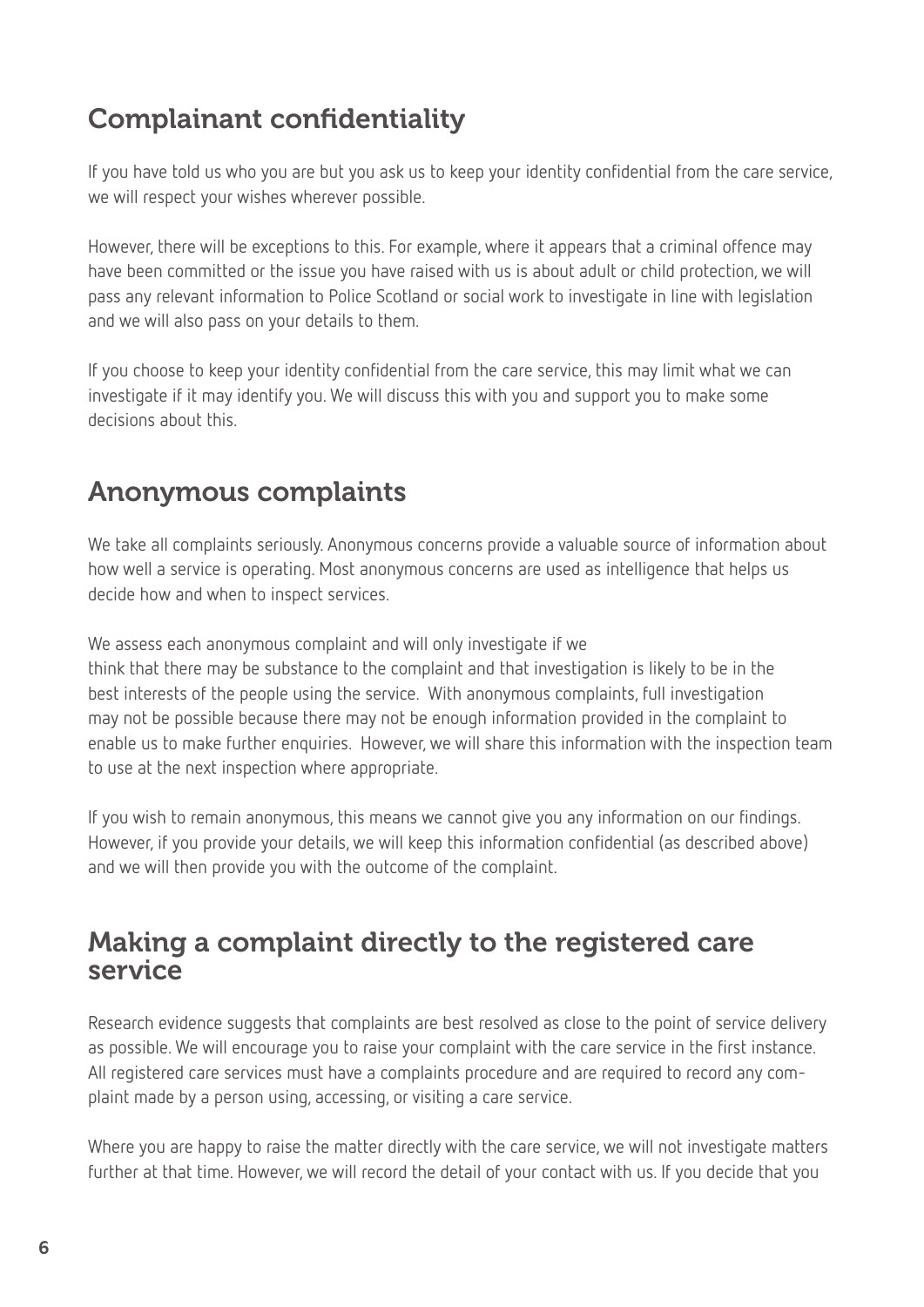do not wish to raise your complaint directly with the care service, we may assess your complaint as being appropriate for the service to investigate. In these circumstances, we will let you know we have decided to refer the matter back to the care service and the reasons why.

### Complaints involving more than one service

If a complaint relates to the action of two or more registered care services, we will address these separately and give you separate responses following any investigation we carry out at each service.

If the complaint involves another care service or agency that is not registered with us, we will advise you to contact the appropriate organisation directly. If we need to make enquiries relating to a complaint and that means talking to a service not registered with the Care Inspectorate, we will take account of confidentiality, data protection legislation and any relevant codes of practice.

### Working with other regulators and public bodies

We work with several other regulators, including:

- Scottish Social Services Council (SSSC)
- Nursing and Midwifery Council (NMC)
- Education Scotland (formerly HM Inspectorate of Education)
- Health and Safety Executive
- Healthcare Improvement Scotland (HIS)
- Local authorities
- Police Scotland
- Audit Scotland
- Scottish Housing Regulator
- Registrar of Independent Schools
- Fire and Rescue Services
- Mental Welfare Commission for Scotland
- Scottish Public Services Ombudsman (SPSO).

If you raise matters that are relevant to the regulatory function of other agencies or to our joint working activities, we may share this information. If we do this, we will let both you and the care service know and keep you informed. Where you raise matters about the competency of staff that must be registered with a professional body, we may redirect you to the appropriate professional regulatory body or make a referral to them ourselves.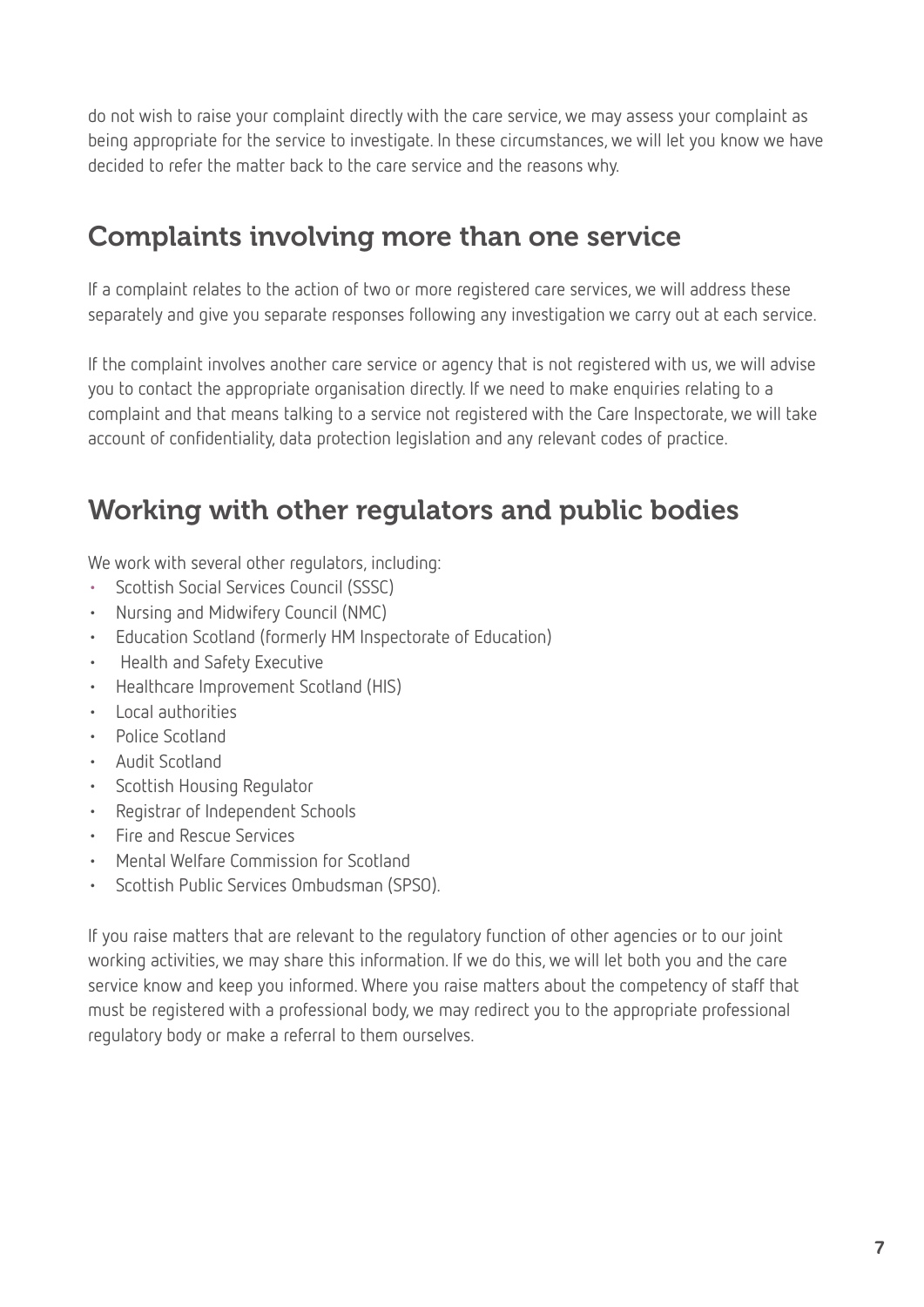### Meeting your expectations

We investigate complaints in an independent, impartial, and fair way. We believe that complainants have a right to be heard, understood, and respected and we aim to be as open and accessible as we can.

Following our complaint investigations, we may make requirements to the care services about areas of practice which we expect them to improve. We may not always be able to meet your expectations of what you think the outcome should be. We will discuss with you the actions we can take.

While we appreciate that the cause of a complaint can generate strong feelings, we may have to decide that we cannot help if your behaviour or action makes it difficult for us to deal with your complaint.

Examples include:

- subjecting staff to behaviour that is aggressive, abusive, threatening, or unreasonable
- persistent refusal to accept our decision about a complaint
- persistent refusal to accept our explanations about what can or cannot be done about a complaint
- continuing to pursue a complaint without presenting any new information
- unreasonably frequent or persistent contact with Care Inspectorate staff.

We have policies and procedures for managing difficult behaviour experienced by our staff. We will work with people to resolve their complaint but where we have concerns about conduct, we will act. This may include allowing only one point of contact in the organisation or to only communicate by email or letter. We will discuss this with you and inform you of any action we will take.

We have a **zero tolerance** aapproach to any threatening or abusive behaviour towards our staff and will terminate contact with people who are abusive. We will only terminate contact when all other approaches to support communication have failed. If the contact is unreasonable, we will write to explain this and may terminate further contact.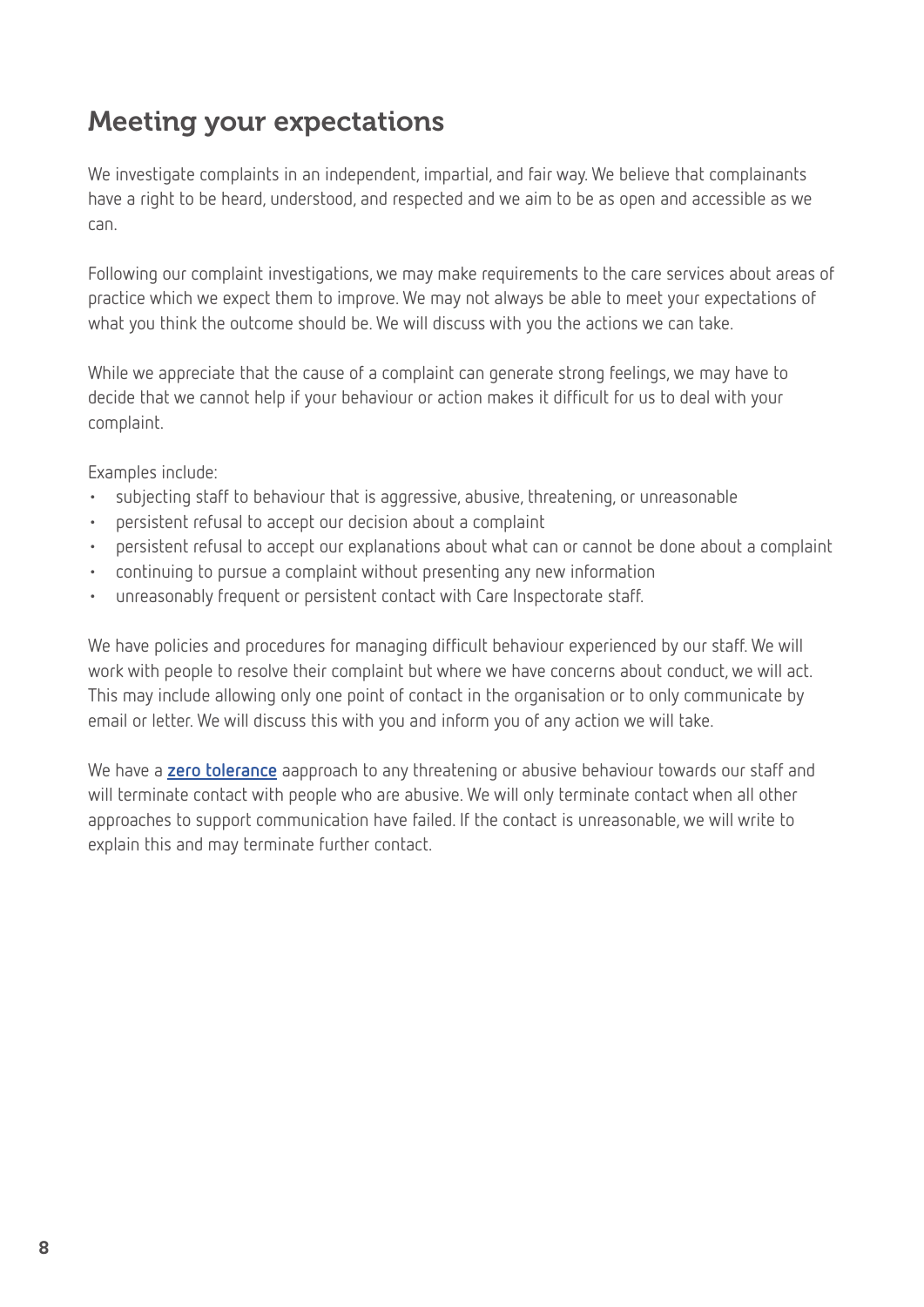### How to make a complaint

Before we can fully consider your concern or complaint, we must have enough information. When you first contact us, remember to tell us:

- the name of the care service
- the full names of people who are affected by the issue or concern
- details of the incidents or concern which happened during the last six months
- your full name, an email address and telephone number.

You can complain to us, providing the necessary information in several ways:

**Write us a letter and post to:**  Care Inspectorate Compass House 11 Riverside Drive Dundee DD1 4NY Send us an email to: **concerns@careinspectorate.gov.scot** 

Call our Contact Centre on **0345 600 9527** where you can give provide details of your concern.

Speak to an inspector who you meet in the course of their work in a service. They will note your complaint and details and pass this on to be logged by our Contact Centre.

Complete the **online complaints form** available through **careinspectorate.com**

### How children and young people can get in touch

We are committed to keeping The Promise and delivering our responsibilities as a corporate parent. If a child or young person is unhappy about the standard of care they are receiving, or want to talk to someone in confidence, they can now send us a text directly on **07870 981785**.

### What happens when you contact us

We decide whether your concern can be defined as a complaint. If we agree your concern is a complaint, we will begin our complaints procedure and within three working days, a complaints inspector will determine the appropriate action. We will contact you at this stage to listen to you, discuss your complaint and ensure we have sufficient information to assess your complaint.

It is for us to determine if the information provided meets our complaint criteria, what elements of the complaint we will investigate, including how these are worded and the appropriate way of handling your complaint using our complaints pathway, shown on the following pages.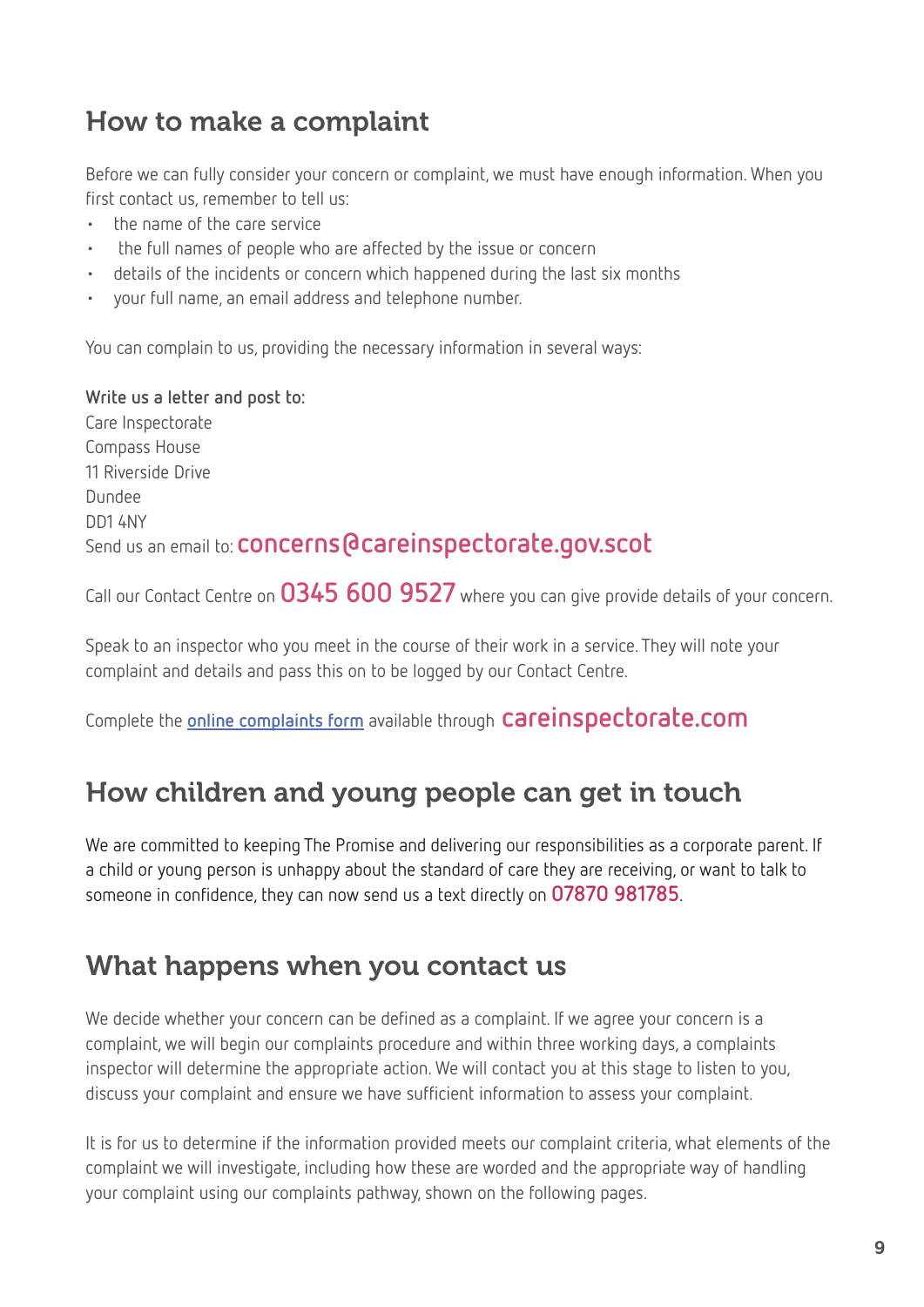Our decision will be final and there is no right of appeal.

If you are unhappy with the service you have received, or you do not believe we have followed the correct process you may submit a complaint against us. This would be dealt with by our professional standards department. Our '**Procedure for handling complaints about the Care Inspectorate**' explains what to do if you are unhappy about the way we handled your complaint.

### A complaints process that is proportionate and risk based

To respond in a proportionate way, we always assess the risks that a complaint presents so we can decide the right course of action. This ensures we identify, prioritise, and respond quickly to complaints that have caused, or have the potential to cause, negative outcomes for people relating to health, safety, and wellbeing. We have developed a risk assessment process that allows us to assess the risk identified by a complaint, considering what else we know about the service. This enables us to decide how we will proceed and what action we need to take to achieve the best outcome for people experiencing care.

#### **Assessment of risk and pathway action**

Our risk assessment process helps us determine the appropriate action to resolve your complaint. There are five routes we can take.

#### **1. We can use the information you have given us as intelligence about the service**

We will treat the information you have given us as intelligence and pass it to the inspector responsible for regulating the service. This will help inform future scrutiny activity.

#### **2. Direct service action – where we talk to the care service on your behalf**

Where we assess your complaint as suitable for quick or immediate action, we use direct service action. We will contact the care service on your behalf and ask them to engage directly with you, take action and resolve your concerns. We will discuss this with you before making any contact with the care service.

#### **3. Investigation by the care service provider**

We may assess your complaint as appropriate for investigation via the provider's complaint procedure. If this is the situation, we will ask the service provider to investigate your concern and reply directly to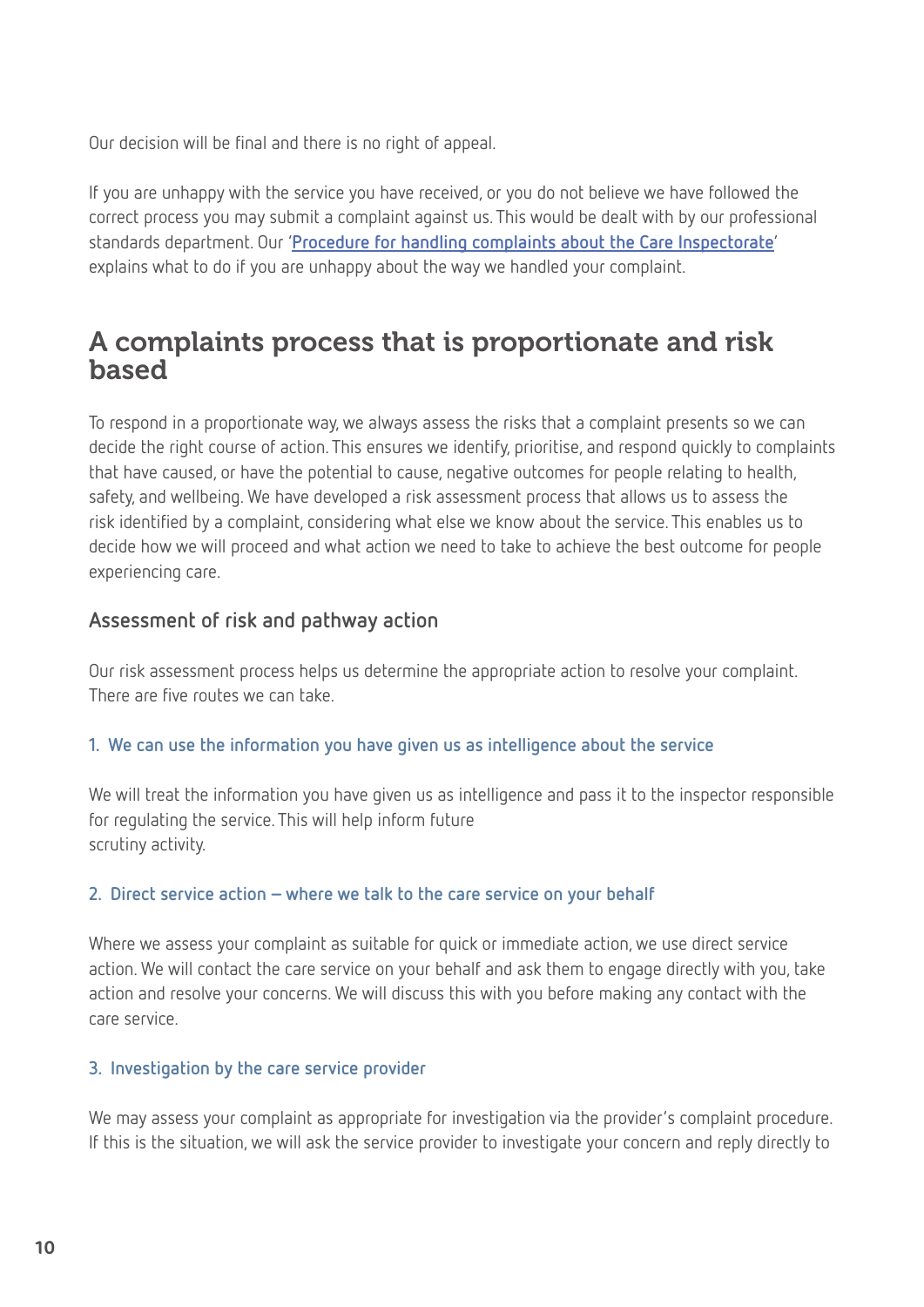you within 20 working days. The care service will also provide us with a copy of their response to you. If you are unhappy with the way the service provider handles your complaint, you can ask us to reassess your complaint for further investigation. We will assess your concern and decide on any action that may be appropriate.

#### **4. Adult and children support and protection**

Any concerns which need to be assessed as adult or child protection concerns are referred to the lead agency, the Social Work Department.

#### **5. Investigation by us**

Not all complaints are suitable for direct service action or investigation by the care service. We use a risk assessment to decide if we will investigate your complaint. Our investigations aim to establish all the relevant facts and give you a full, objective, and proportionate response that includes whether we uphold your complaint.

Our investigating inspector will speak with you and discuss your complaint. They will then write to you to tell you about what areas we will investigate. The areas for investigation are called "heads of complaint."

Our investigation will include:

- writing to you to confirm the areas we will be investigating
- contacting the care service to investigate your concerns
- examining and assessing evidence, including documentation, and speaking to relevant people
- writing to you with the outcome of investigation.

### Invesitgation methods

Visits to care services to investigate complaints are usually unannounced. However, there may be times when it is appropriate for us to tell the service we are coming. If we do this, we will give no more than three days' notice (a short notice announced visit).

We use video calls to engage with care providers, staff, people receiving care and families. Video calls are now a regular means of communication along with telephone call and site visits.

We will not tell the care service in advance what the complaint is about or tell them who has complained. We will share this information with them on the day the investigation starts.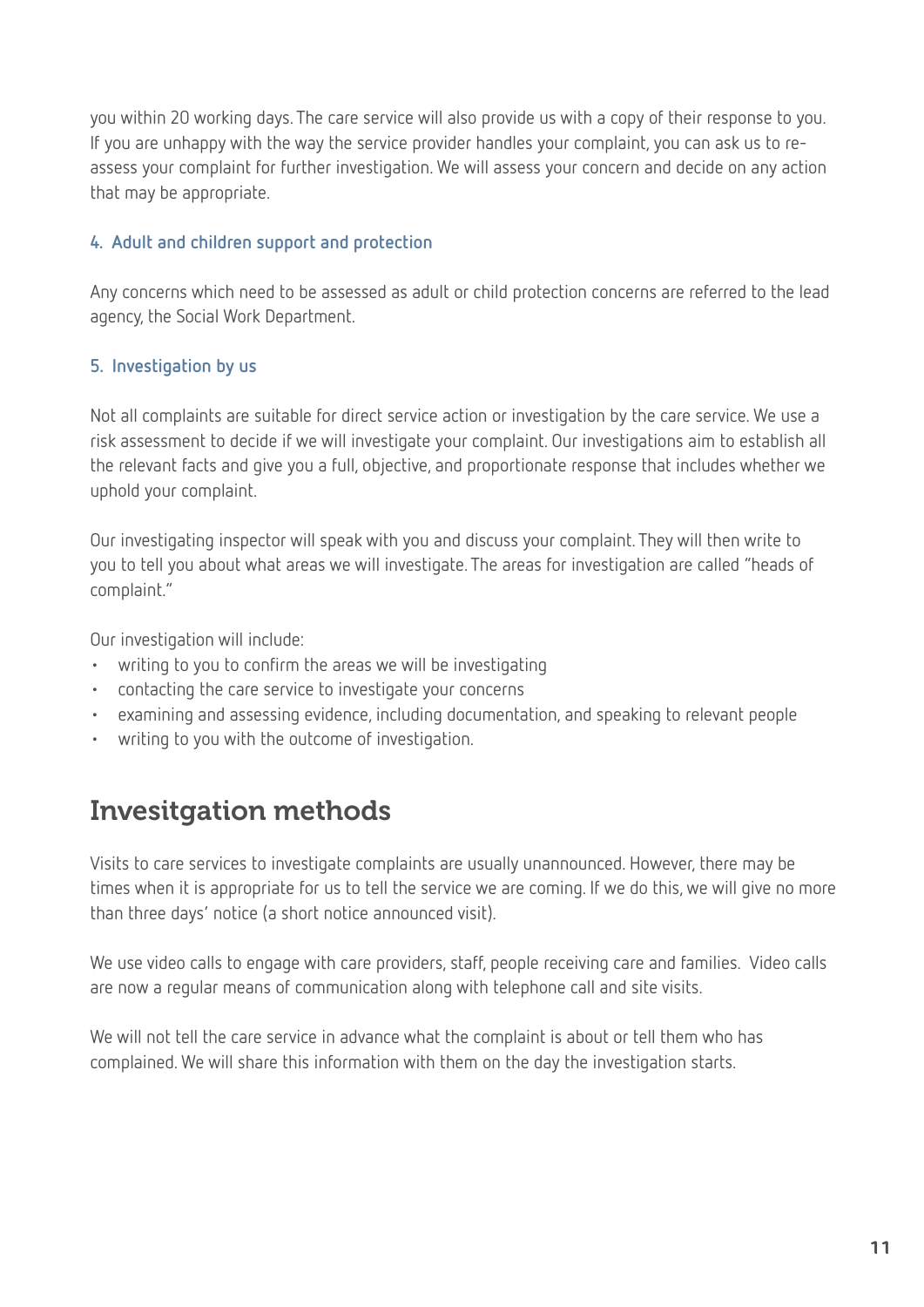### Investigation outcomes

There are two possible outcomes when we investigate a complaint.

#### **Upheld**

We say a complaint is upheld where we investigate and find evidence that the cause of the complaint is valid and true. When we have upheld a complaint; we may take action. We will tell both you and the care service about requirements or areas for improvement we expect as a direct result of your complaint.

We will require the care service to provide us with an action plan that details how they will improve outcomes for the people who use their service. We may also re-evaluate the grade awarded to a service following a complaint.

#### **Not upheld**

We say a complaint is not upheld where we have investigated and find a lack of evidence to validate the complaint.

### Investigation timescales

The following timescales will apply to cases at the investigation stage.

- We aim to contact you within 10 working days to tell you what we will be investigating.
- We aim to give you a full response as soon as possible but no later than 40 working days from the time we have decide we can investigate.

#### **Extension to the timescale**

Sometimes, we may not be able to meet the timescale. For example, some complaints are so complex that the level of consideration and investigation they need takes us beyond the 40-day limit.

If there are clear and justifiable reasons for extending the timescale, we will tell you the reason for the delay and give you a revised date for completion.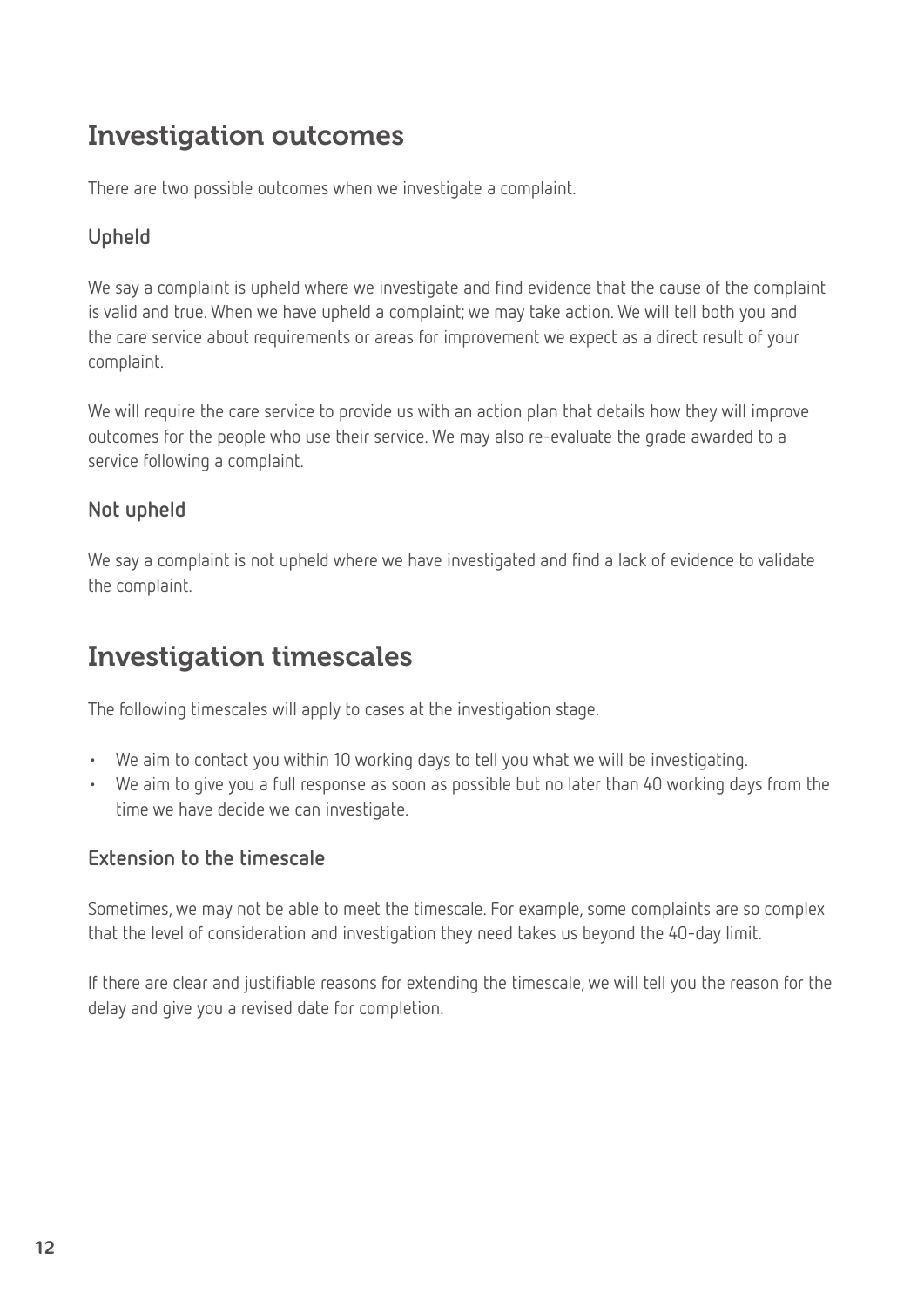### When our investigation is finished

We will call you to let you know the outcome of our investigation and that we will be sending you a complaint report.

#### **The complaint report**

We will issue a report to the complainant and complained against, which will detail the:

- elements/areas of the complaint
- action we took to investigate
- evidence to uphold
- evidence to not uphold
- conclusion
- any areas for improvement that we have identified
- any action the service must take.

We will send the complaint report to both the complainant and the complained against at the same time.

### Post investigation review

If you believe we have made a mistake in our findings and have come to the wrong conclusion, you can ask for a post investigation review.

You can ask for a post investigation review if you consider that:

- we made our decision based on important evidence that was inaccurate and you can show this using readily available information
- you have new and relevant information that was not previously available about the complaint we investigated, and which affects the decision we made.

If you have new information that changes the focus of the complaint we investigated or introduces a new part to the complaint, we may need to start a new investigation.

Whether it is the complainant or the complained against who asks for a post investigation review, we will let both parties know we have received a request.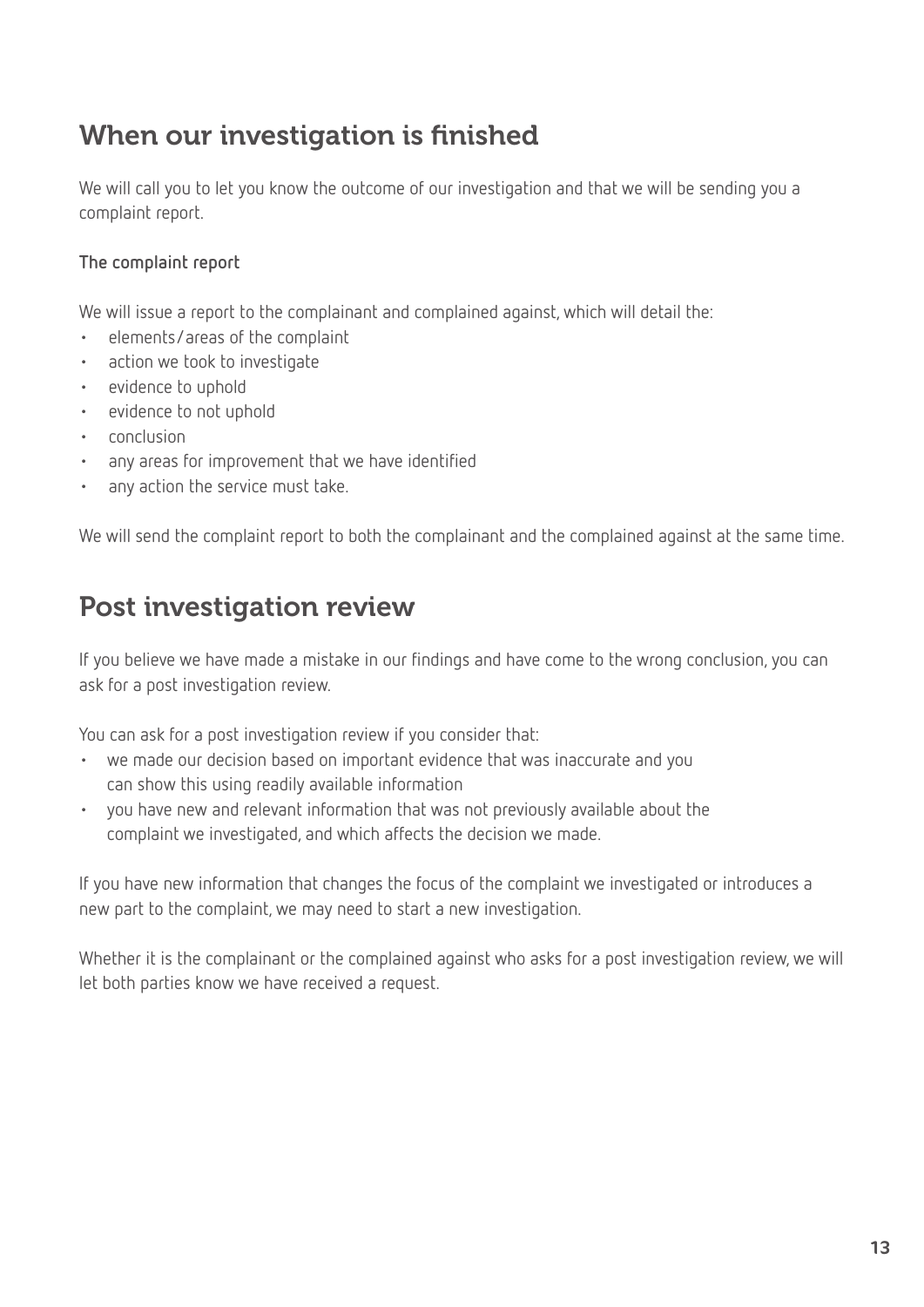### Time limits and timescales for post investigation reviews

If you do not agree with the complaint report, you have 10 working days from receiving it to ask us for a post investigation review. This timescale applies to both parties, and we will wait until the 10 working days are up before deciding whether to carry out a post investigation review.

When we receive your request, an inspector will contact you within five working days to confirm we received it.

Once the 10 working days are up, we will look at your request and review it along with the evidence we have gathered.

We will decide whether to:

- investigate further
- update the report to reflect comments received
- update the outcomes of the complaint
- make no further changes to the report.

We will write to you to explain the outcome of the review and the decision we have reached. If the complaint has changed, we will issue an amended complaint report and if no changes are made, we will confirm the report you received as final. We aim to do this within 20 working days of the end period for submission of the post investigation response.

Once we have concluded our review and informed you of our final position there is no appeal or review of the complaint outcome.